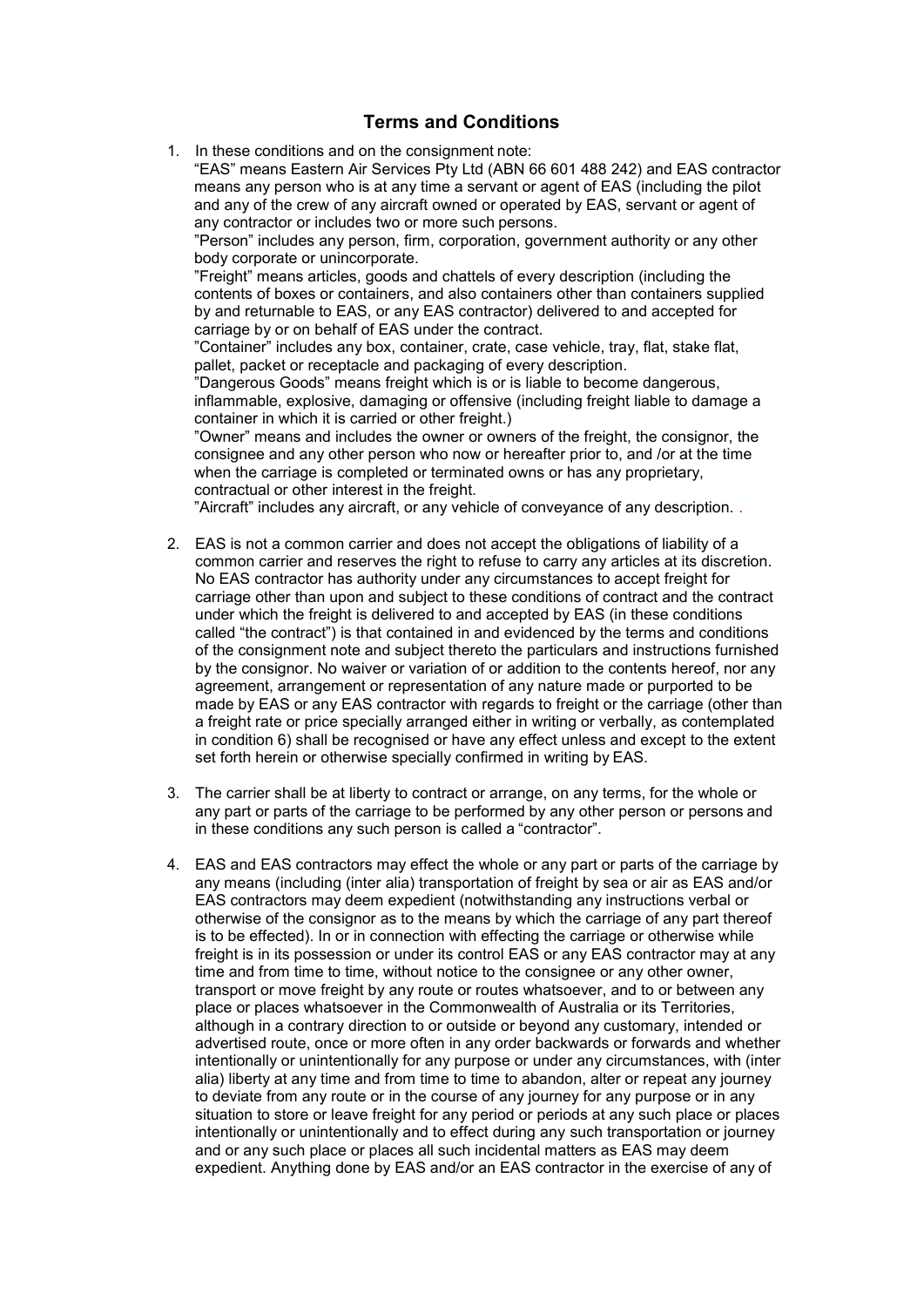the rights powers and liberties herein before provided in this condition shall form part of the agreed carriage.

- 5. The consignor warrants to EAS the correctness of the description and particulars of the freight appearing on the consignment note which is furnished by the consignor and are unknown to EAS and EAS has no knowledge of the marks, weight, measure, contents, quality, value, numbers, quantity and/or condition of the freight. The consignor shall be liable for all extra costs to which EAS or any EAS contractor may be put and any loss or damage occasioned either directly or indirectly to EAS or any EAS contractor in consequence of EAS or any EAS contractor relying on weight incorrectly specified by the consignor in or any other error in such description or particulars or by reason of any illegal, incorrect or insufficient marking, numbering or addressing of freight and the amount of any and all such extra costs loss and damage shall be paid to EAS as a charge payable under the contract.
- 6. Freight shall be calculated and charged at EAS's option, on gross weight, measurement, value or quantity of (including the number of containers or other units comprised in) the freight and boxes or containers in which it is carried (including both Containers in which it is consigned by the consignor or into which it may be packed by EAS or any EAS contractor during the carriage) in accordance with EAS's standard freight rates and charges, operating at the commencement of the carriage for transportation of the freight from the place of dispatch to the place of delivery (which freight rates and charges are set forth in EAS's current freight schedules as from time to time amended and are known to the consignor), unless a special rate or price arranged between the consigner or consignee and EAS is applicable in which case freight shall be calculated and charged as aforesaid in accordance with such specially arranged rate or price. For these purposes, the weight, measurement, value or quantity or recounting of the freight shall be deemed to be as specified on the front hereof, provided always that EAS shall be entitled (but under no obligation) to reweigh, remeasure, revalue or quantify or recount or recounting freight at any time and it the particulars furnished on the consignment note are found to be incorrect the freight shall be adjusted accordingly and any expenses incurred by EAS or any EAS contractor in connection with such reweighing, remeasuring, revaluing or quantity or recount or recounting shall be a charge payable to EAS under the Contract.
- The Charges shall be considered fully earned as soon as the Goods are loaded and dispatched from the Sender's premises and you must comply with the provisions of the next clause irrespective of whether the Goods have been Delivered to the Receiver or whether Goods which have been Delivered are damaged or otherwise, and in all circumstances the Charges paid by you to us shall be absolutely nonrefundable.
- You must:
	- $\circ$  pay us, within 7 days of the date of our tax invoice/statement all Charges and if any Charges are not paid on the date for payment, pay interest on the unpaid Charges at the rate 2% higher than the prevailing rate under the Penalty Interest Rates Act 1983 (Vic); and
	- $\circ$  pay Charges determined by the higher of the weight declared on the CN, the Dead Weight or Cubic Weight or cubic size or value of the Goods, by reference to our current rates schedule and/or the current special quoted rates offered by us to you, which may include additional charges for other services performed by us as specified in our current rates schedule.
		- You agree that where you have provided information about the weight, cubic size or value of the Goods that we may use such information to determine the Charges or we may in our absolute discretion and at any time weigh, measure or value the Goods to determine the Charges whether or not you have provided such information and whether or not there is a discrepancy between the information which you have provided and the physical properties of the Goods that have been dispatched to us. For the avoidance of doubt, uncrated machinery will be measured to a minimum height of 2.7 metres.
		- You agree that we may determine the total weight and/or total cubic size and/or value of all Goods that are consigned (whether on pallets or as mixed loose freight or a combination of both) on the same day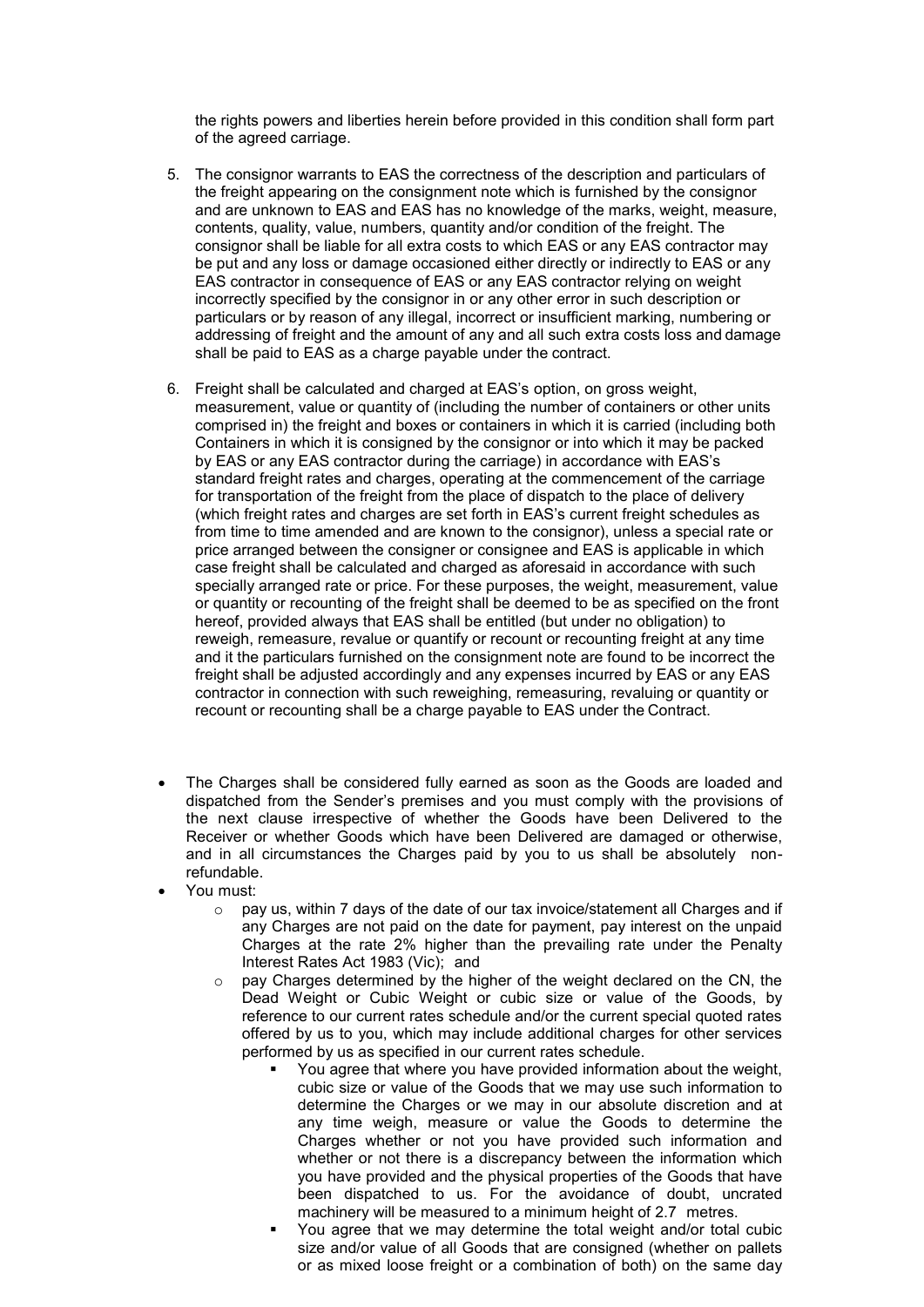(whether in one or more locations and regardless of the destination of individual consignments), and use whatever method (whether by automatic cubing technology or the Bulk Cube Method) that we regard as the most practical at that time to attribute a weight, cubic size or value to the particular Goods for the purpose of calculating the Charges. For example, for dispatch of a small number of cartons, we may use the actual measurements of each item consigned or for large bulk dispatch which includes palletised consignments, we may employ the Bulk Cube Method.

- We may charge an additional charge to you for the cost of any labour charges incurred by us as a result of any delay (where such delay has occurred other than from our default) in excess of thirty (30) minutes in loading or unloading the Goods or in the event that the Receiver is not in attendance at the Delivery Address during normal hours when Delivery is attempted.
- If upon our receipt of Goods for which our Charges have been pre-paid:
	- o in the case of prepaid CNs and prepaid satchels, we determine that you have understated the Cubic Weight or Dead Weight, you must pay us the difference between the pre- paid amount and the amount that we determine, plus an additional administration charge for the understatement; or
	- o in the case of prepaid CNs only, the Cubic Weight is higher than the Dead Weight, then we may charge you the Charges applicable to the Cubic Weight.
- You agree that we are not bound by any instructions by you to collect any Charges from any other party (a "Third Party"), notwithstanding that we may accept the Goods as tendered for the Services. In the event that we agree in our absolute discretion that the Third Party may pay the Charges and the Third Party does not pay the Charges within seven (7) days from the date of the invoice issued by us to the Third Party, you must pay the Charges as specified in the original invoice issued to the Third Party within (seven) 7 days after an invoice has been issued by us to you. We advise that all Charges billed to parties who do not have an account with us will be calculated using our non-account schedule rates. Where the Third Party does not pay and you become liable for the Charges, in no case will the Charges be reduced.
- We may change our Charges at any time and, after notice to you, charge you accordingly.
- Unless otherwise agreed, if you do not select a service type on the CN, our overnight Charges will apply and the consignment will be treated and charged as a priority consignment in its service category.
- If GST is imposed on any supply made by us to you pursuant to these conditions, you must pay to us, as part of the Charges, an amount equal to the GST payable by us in connection with that supply (as determined by us in good faith and not in contravention of the law).
- 7. Freight which has been deemed earned on acceptance of the freight from the consignor and all charges payable to EAS under the Contract shall be paid irrespective of whether or not the freight is ever delivered in accordance with the contract or at all and whether it is damaged or otherwise. All such freight and charges and all other monies which may become due to EAS under or by reason of the Contract may be initially invoiced in accordance with the consigner's charging instructions on the consignment note, and the person so invoiced will be liable to EAS for the payment thereof, but the consigner will also be and remain responsible for all such freight charges and monies and shall pay the same to EAS on demand.
- 8. EAS shall have a general lien over freight for all amounts payable to it by any Owner, including all freight and charges payable under the Contract or in respect of any other consignment or contract and any other monies whatsoever (including monies payable as damages or compensation payable by virtue of the operation of any statute or law by agreement or otherwise howsoever) and may refuse delivery of freight until all such amounts have been paid in full, if any such amount has been owing or continues to be unpaid for more than 30 days after first becoming due for payment. EAS or any EAS contractor may at its discretion and without notice to any Owner sell freight by public auction or private treaty, deducting all expenses of detaining and selling the same, apply the net balance of the sale proceeds towards amount payable to EAS as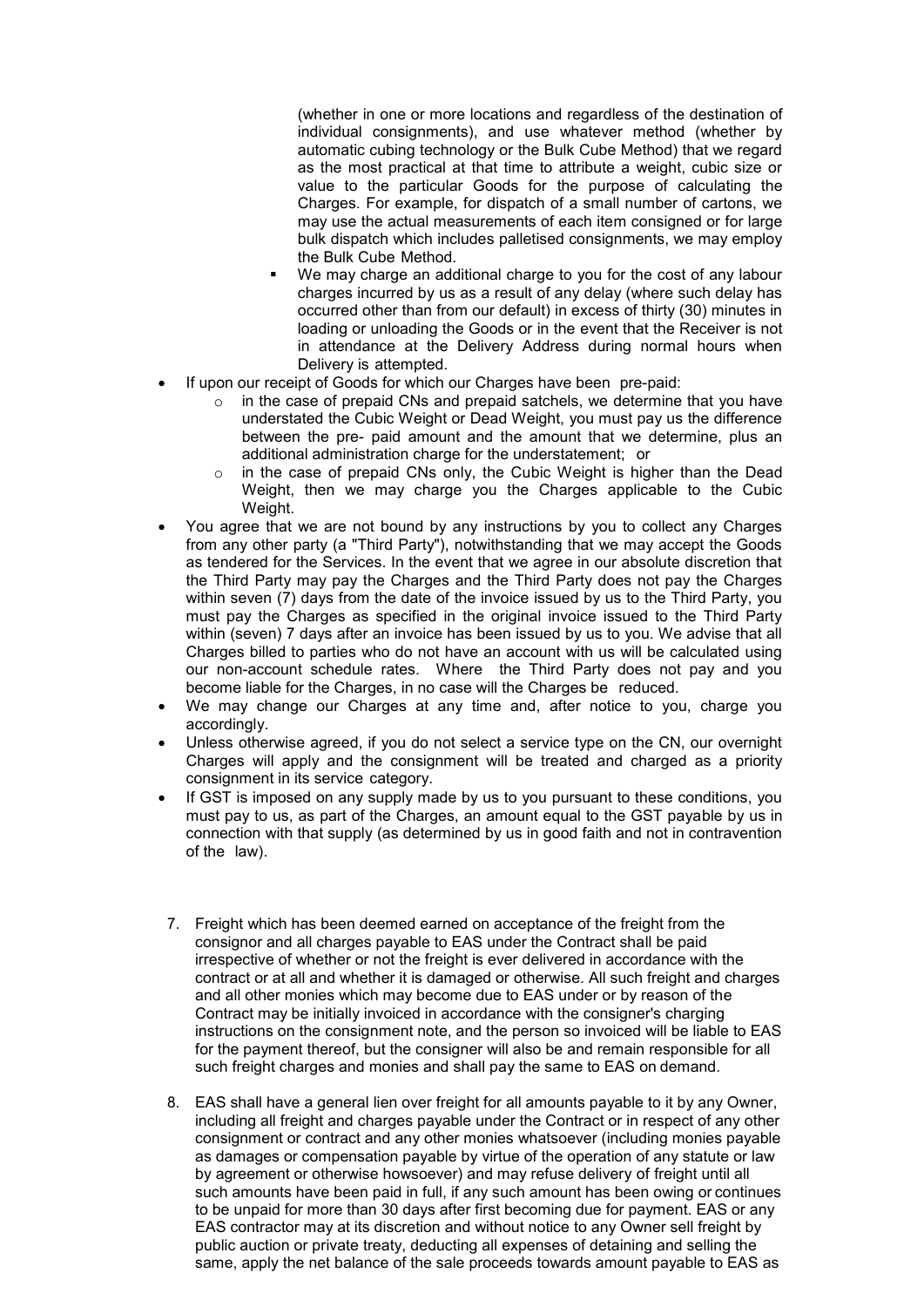aforesaid. Any excess or left over portion of such sale proceeds and any freight remaining unsold after all such amounts have been paid in full shall be payable to the consignee. Neither the existence of such lien nor any such sale shall prejudice or affect EAS's right at any time to recover any such amount, or any part of any such amount, which remains, at that time unpaid, from any Owner or other person liable therefore.

- 9. EAS reserves the right at its discretion to decline to deliver freight until the identity of the delivery is established to the satisfaction of EAS or the EAS contractor by whom delivery is to be effected, but neither EAS nor any EAS contractor shall be under any obligation to refrain from delivering the goods to a person by whom this Consignment Note or a copy thereof is not produced or given up or whose identity is not established to its satisfaction as aforesaid and (as provided in Condition 13) neither EAS nor any EAS contractor shall be under any liability whatsoever for or in respect of wrongful delivery, delay in delivery, mis-delivery or non-delivery or freight howsoever occurring or arising or any loss, damage, expenses, delay or other thing whatsoever resulting directly or indirectly therefrom.
- 10. In the event that at any time after freight is received from the consignor, EAS or any EAS contractor at that time having custody or control thereof concludes for any reason whatsoever that it is impracticable, imprudent, unlawful or against the interests of EAS to continue the carriage or deliver the freight, or such freight as is in its custody or control as aforesaid, to the place of delivery specified on the consignment note, in the manner originally or therefore contemplated or intended by EAS or such EAS contractor, or that to do so will be likely to subject the carriage of freight or any property of EAS or any other person to damage or delay of whatsoever nature EAS or such EAS contractor may without notice to the consignee or any other Owner discharge, unload and/or retain or deliver such freight at any place whatsoever which EAS or such EAS contractor considers to be convenient and the consignee shall accept delivery thereof at such other place, and any additional costs and expenses incurred by EAS or such EAS contractor in affecting such delivery at such other place (including cost of any storage which in its discretion it may cause to be effected) shall be a charge payable to EAS under the contract.
- 11. In the event that freight is not made promptly available to EAS or the EAS contractor receiving the same, at the place of dispatch specified on the consignment note, at the time arranged between the consignor and EAS or such EAS contractor, or the consignee, fails to accept delivery of freight immediately on its arrival at the place at which it is to be delivered or so soon thereafter as EAS or the delivery EAS contractor requires the additional costs resulting therefrom, as determined by EAS shall be an additional charge payable to EAS under the Contract.
- 12. Freight is accepted for carriage by EAS subject to all applicable conditions and requirements imposed under any regulations or otherwise by any governmental authority and payment of all duties, imposts, and other charges and expenses payable in respect of the freight and the other costs and expenses of whatsoever nature arising out of or incurred by EAS and EAS contractors in complying with applicable conditions, and requirements imposed or purported to be imposed as aforesaid, shall be a charge payable to EAS under the Contract.
- 13. At all times and under all circumstances, freight shall be and remain for all purposes and in all respects at the sole risk of the Owners and neither EAS nor any EAS contractor shall be under any liability whatsoever and no claim shall be made or brought by any Owner against EAS or any EAS contractor, for or in respect of any loss or damage (including concealed damaged) to or deterioration, contamination, evaporation, wrongful deIivery, misdelivery, delay in delivery or non-delivery of freight whensoever, wheresoever and howsoever or for any damaged injury or loss of whatsoever kind or nature sustained or arising in consequence thereof, for or in respect of anything done or purported to be done or omitted to be done bv EAS or any EAS contractor, or any other matter or thing (including any delay or failure by EAS or any EAS contractor in respect of the carriage or any part thereof with reasonable dispatch or at all) occurring or arising during or in connection with the carriage. The provisions of this Condition shall apply notwithstanding that such loss, damage, deterioration, contamination, evaporation, miss-delivery, delay in delivery,

non-delivery thing done, purported to be done, or omitted to be done, or other matter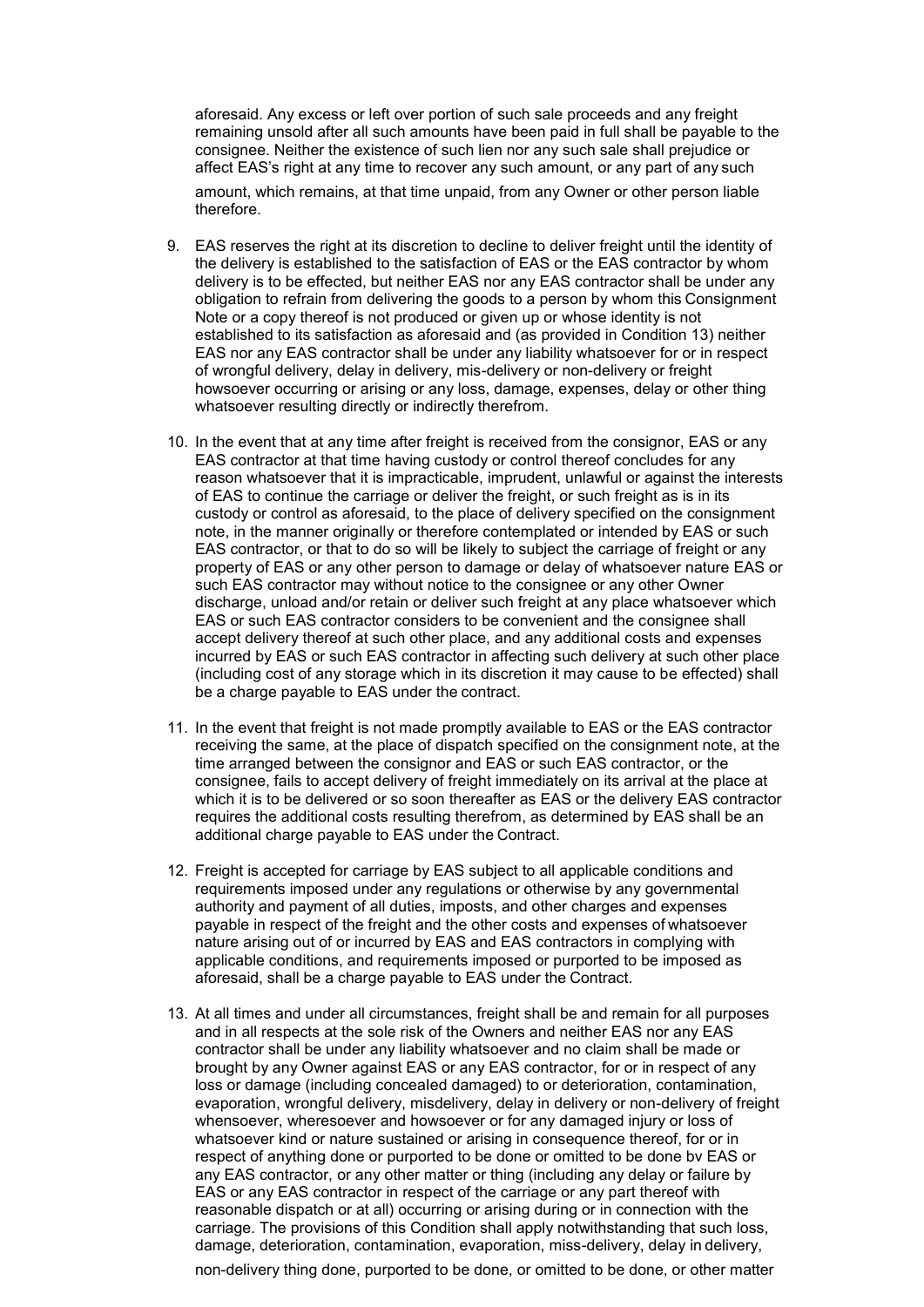or thing may constitute involve or be solely or partly caused by or otherwise due to default or misconduct (including willful default or misconduct) negligence, breach of the Contract or some other wrongful act, omission or conduct on the part of EAS or any EAS contractor and which could result but for these Conditions in EAS and or an EAS contractor being liable therefore but nothing whatsoever done or omitted to be done by EAS and or any EAS contractor in breach of contract or shall under any circumstances constitute a breach going to the root of the Contract, or a deviation or departure therefrom, or repudiation thereof, such as to have the effect of disentitling EAS and or any EAS contractor to the benefit of and the right to enforce all rights, defences, exceptions, immunities and limitations of liability and other like protections available to EAS and an EAS contractor as contained in these Conditions and all such rights, defences, exceptions, immunities, limitations of liability and other like protections shall continue to have full force and effect in all circumstances whatsoever.

- 14. EAS and EAS contractors, shall be entitled (but under no obligation) at any time and from time to time to inspect freight and for this purpose to open or remove any Containers if at any time (as a result of any such inspection or otherwise) EAS or any EAS contractor considers that the carriage of freight is contemplated by EAS or such EAS contractor ought not to be effected or further effected, either at all or without effecting additional incidental matters, or otherwise taking additional measures or incurring additional expense or risk EAS and any such EAS contractor shall be entitled to abandon the carriage or to effect such additional incidental matters and take such additional measures and incur such additional expenses as may be reasonably necessary in order to enable the carriage to be effected or further effected and the costs of such additional incidental matter and measures and all such additional expenses shall be reimbursed to EAS as a charge payable to it under the Contract.
- 15. Perishable goods and other goods if delivered without marks, or with marks obliterated or which do not correspond with those specified on the consignment note, shall be accepted by the consignee (and all the other Owners) if of the same description as appearing on the consignment note, in full satisfaction of the freight, or that part thereof in satisfaction of which they are delivered by EAS.
- 16. EAS or any EAS contractor may at any time sell by public auction or private treaty any freight being perishable freight that has deteriorated or become damaged from any cause whatsoever and which EAS or such EAS contractor considers should be sold rather than further carried, because of its nature or condition and shall account to the consignee for the net proceeds of such sale after deduction of all selling expenses, and less all freight charges and other monies due to EAS under the Contract or in respect of which EAS had a lien over such freight under Condition 8 hereof.
- 17. If and insofar as EAS or any EAS contractor is at any time of opinion that any freight is dangerous goods freight the same (whether or not Condition 18 has been complied with) may be, destroyed, disposed of, abandoned or rendered harmless if EAS or any EAS contractor considers this necessary or desirable, without compensation to the consignor or any other Owner and without prejudice to EAS's right to freight and any other charges due under the Contract.
- 18. Dangerous Goods must not be tendered for carriage unless the consignor has fully disclosed the nature thereof to EAS and obtained its express consent in writing, any conditions subject to which such consent has been given, are fully complied with, and such dangerous goods and any Container in which it is contained is distinctly marked on the outside so as clearly to indicate its nature and so to comply with any applicable law and the requirements of any government authority.
- 19. The consignor shall be liable for and indemnify EAS against all loss and damage directly or indirectly occasioned by dangerous goods being tendered for carriage otherwise than in accordance with Condition 18 and all claims brought by any person or otherwise arising in respect of any such loss and damage
- 20. If in, or in connection with this contract of carriage freight shall be loaded on board an aircraft for transportation by air, the Contract and in particular these Conditions shall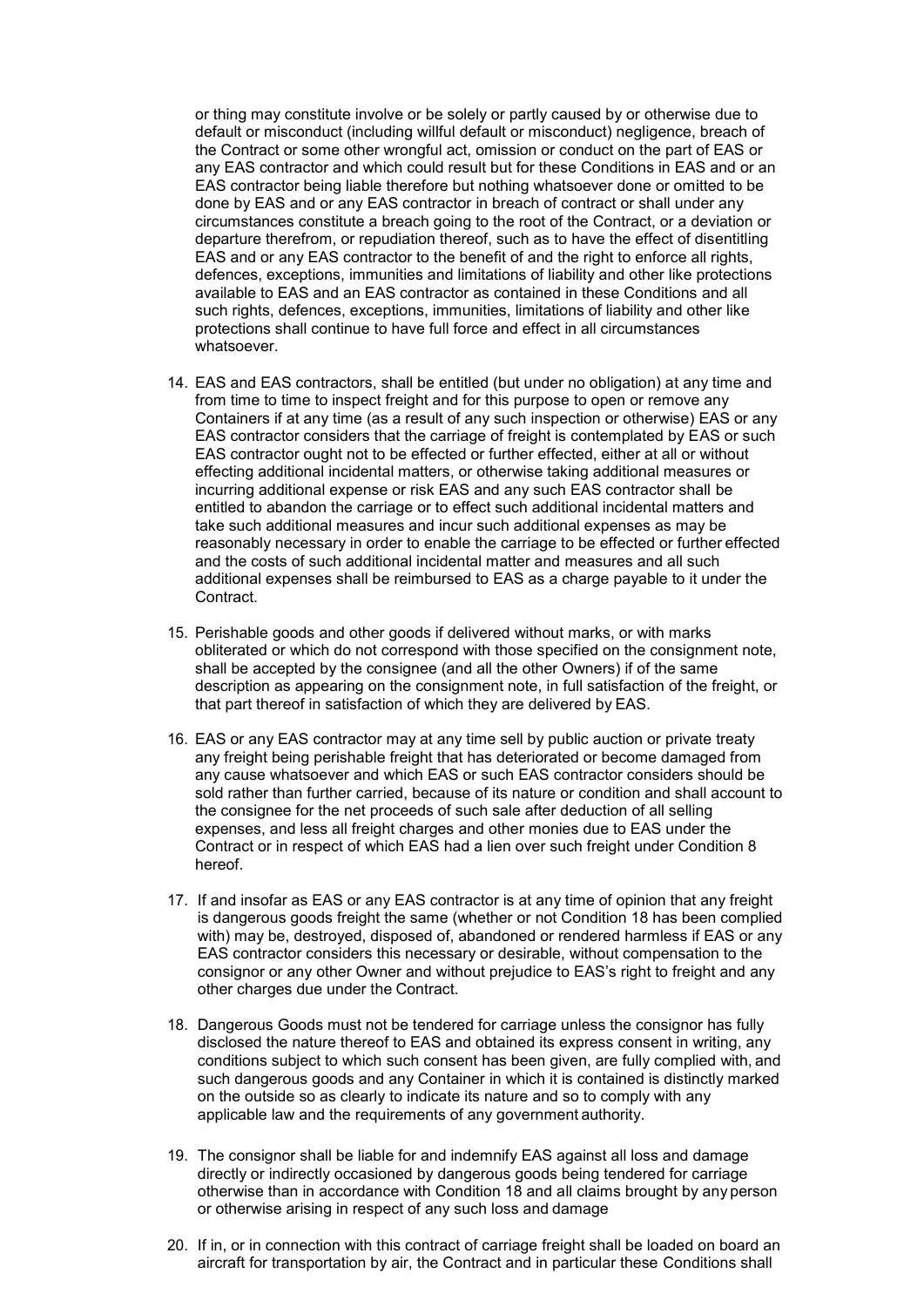continue to apply and no bill of lading will be issued. EAS does not and shall not be deemed to undertake the airworthiness of such aircraft, either at or after the commencement of the flight, the freight may be carried on board and will contribute to General Average if any, which will be adjusted in accordance with the York/Antwerp Rules 1974 and any salvage services rendered to the aircraft or its cargo during the flight by an aircraft or aircraft owned or operated by EAS shall be paid for as if such salvage aircraft belonged to and were operated by a stranger.

- 21. EAS gives no undertaking that the consignee or any other Owner will be notified of arrival of freight, or of any aircraft, vehicle, vessel or other conveyance carrying the same at the place at which freight is delivered hereunder nor will EAS or any EAS contractor have or undertake any responsibility or obligation for or in relation to freight once it has been discharged or unloaded at such place at any subsequent time. If EAS or any EAS contractor shall effect arrangements for storage, transhipment or forward carriage of freight after delivery as aforesaid it shall do so only as agent of the consignee and other Owners and solely at the risk and expense, but the provisions of Condition 13 shall nevertheless apply as they would if effectuation of such arrangements and everything connected therewith formed part of the carriage.
- 22. EAS is not responsible for freight and charges forwarded on freight lost, damaged or delayed in transit or otherwise while in the possession or under the control of EAS or any EAS contractor, or on freight which the consignee does not accept or rejects nor for failure by EAS or any EAS contractor to demand or collect any freight or charges forwarded on freight from any person either before or after delivery of such freight.
- 23. The consignor warrants that he makes the Contract for himself and for and on behalf of all Owners severally, as the duly authorised agent of each of them, and that he will personally indemnify EAS and each EAS contractor against tortuous or other noncontractual liability of any description whatsoever (including but not limited to liability in conversion, trespass, detinue, or negligence) which EAS or such EAS contractor has or incurs to any Owner, for whom the consignor does not or is not duly authorised in fact to make the contract and is a liability which EAS or such EAS contractor would not have and or would not have incurred and or against which EAS or such EAS contractor would have had good defence by virtue of the terms of these Conditions, if the consignor had been duly authorised to make and had made the Contract for and on behalf of (inter alia) such Owner so as to render such Owner a party to the Contract bound by these Conditions.
- 24. The contract is subject to all compulsory rules and requirements of law to which the carriage is subject to the intent and effect that if any provision hereof is to any extent repugnant to or inconsistent with any such rule or requirement, such provision shallto that extent, but no further, be deemed not to form part of the Contract.
- 25. It is hereby agreed that to the extent necessary, to entitle every such EAS contractor to enforce and have the benefit of each and every provision of these Conditions which by its term applies or extends to an EAS contractor, EAS in making the Contract, in addition to acting for itself is and shall be deemed to be acting as the agent of and trustee for each EAS contractor who at any time directly or indirectly takes part in the performance of this contract of carriage or who is in any other way howsoever involved in the carriage or becomes in any other is way howsoever involved in any matter pertaining to the carriage which may occur from the time of commencement and continuing up to the conclusion of the carriage and each such

EAS contractor is and shall be deemed to be party to the Contract for the purpose of entitling him as aforesaid and so far as may be required to give full effect of these Conditions and EAS shall hold the benefit of the Contract for all such EAS contractors as well as itself. Without affecting the generality of the foregoing it is hereby expressly agreed that if at any time any Owner recovers any sum from EAS or an EAS contractor pursuant to a claim brought against EAS or such EAS contractor, contrary to the terms of any condition contained herein, a like sum shall thereupon become immediately due and payable to EAS and shall be recoverable by it on demand from the consignor or any other Owner as a charge payable under the Contract.

26. Goods will be accepted by a carrier nominated by EAS at such of its depots as may be determined by EAS. The Owner however shall pay the presented charge in